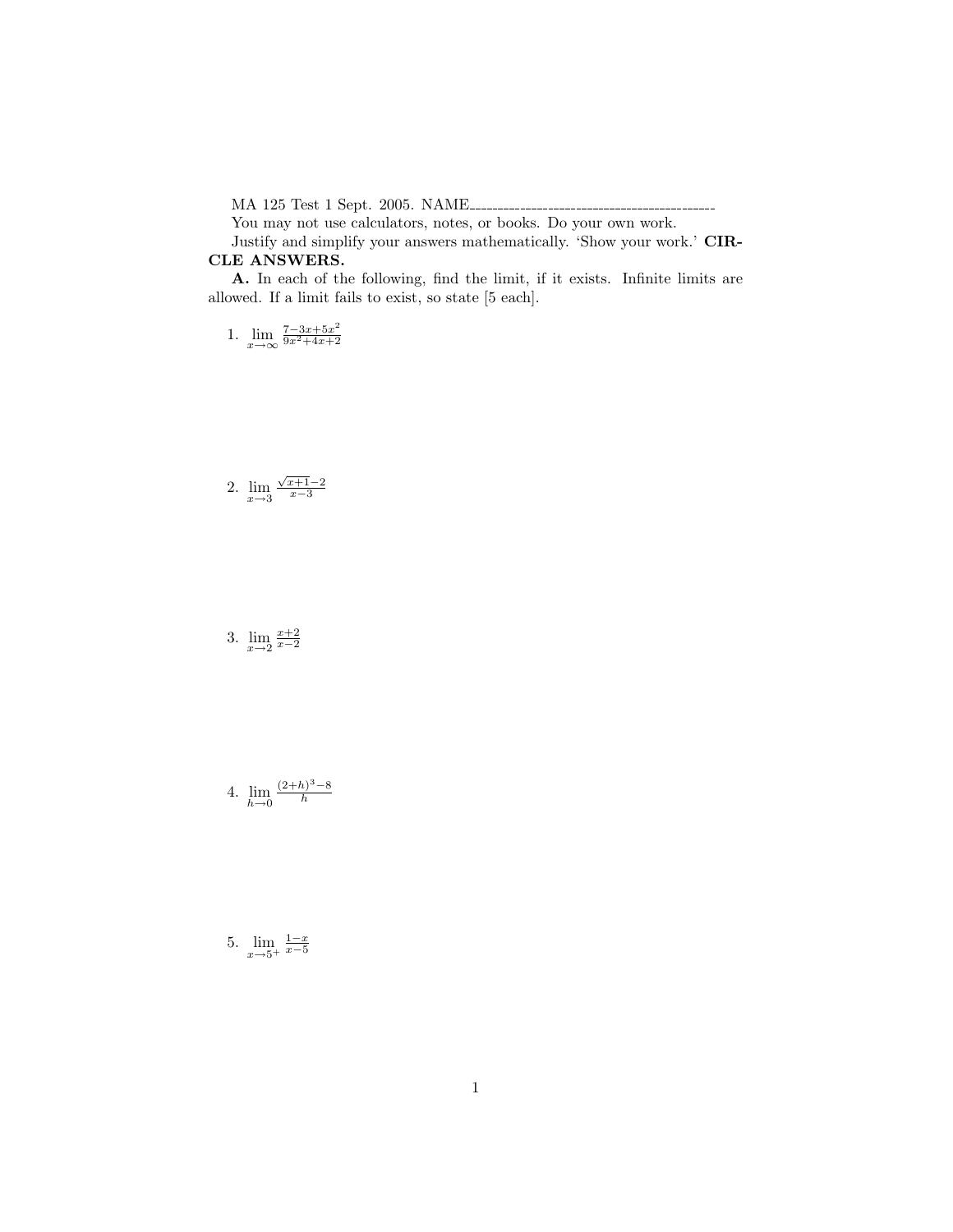6. 
$$
\lim_{x \to 3^{-}} \frac{x^2 - 9}{|x - 3|}
$$

7.  $\lim_{x \to 5} \frac{x^2 - 7x + 10}{x^2 - 6x + 5}$ 

8.  $\lim_{x\to\infty}$  ( √  $\overline{4x^2 + x} - 2x$ 

B. Follow instructions for each of the following (10 points each). 9. Let  $g(x) = \frac{1}{\sqrt{x}}$ . Use the definition of derivative to find  $g'(a)$  for  $a > 0$ .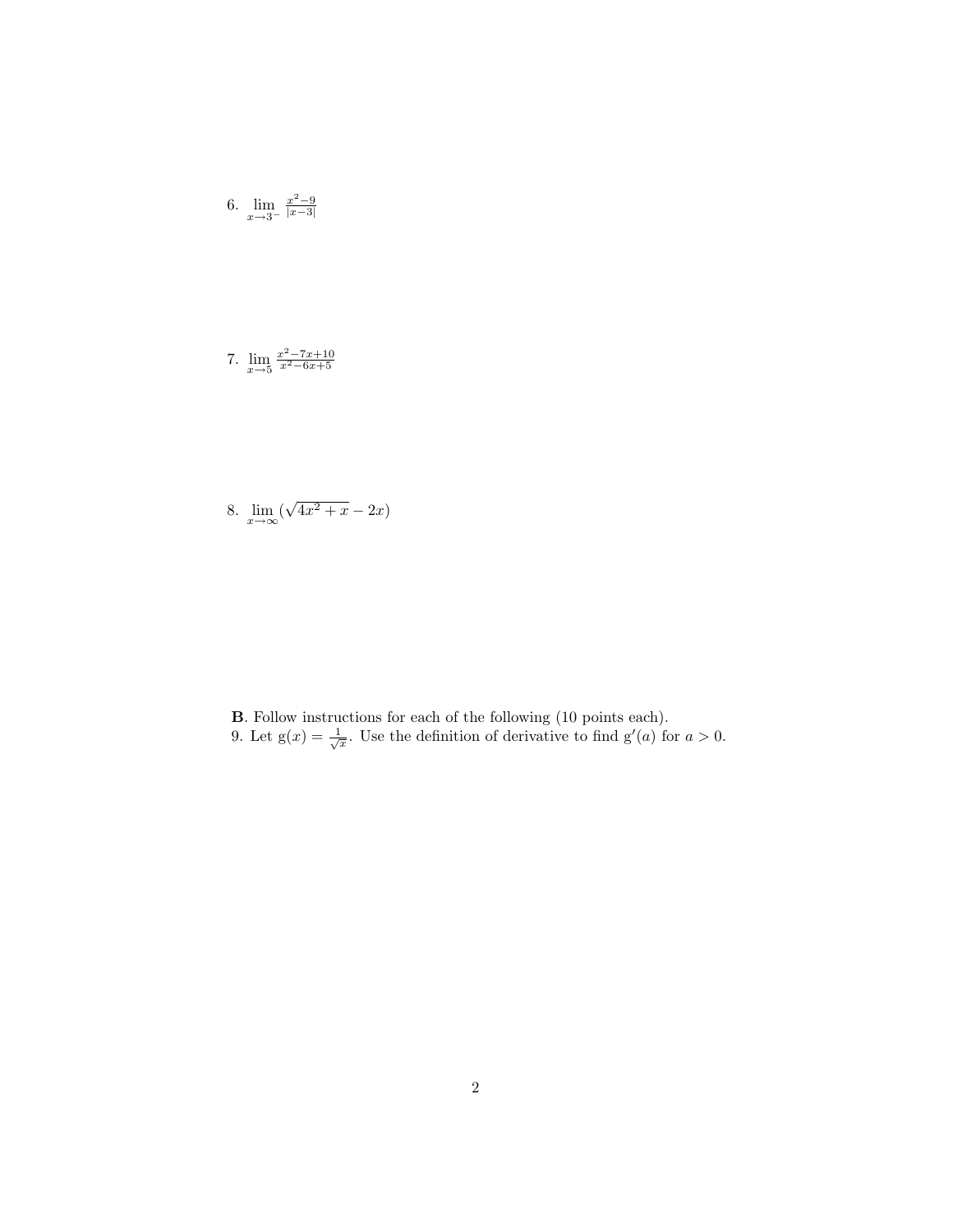10. Sketch the graph of a function F that satisfies:  $\lim_{x \to -\infty} F(x) = 3$ ,  $\lim_{x \to 2^{-}} F(x) = \infty$ ,  $\lim_{x \to 2^{+}} F(x) = -\infty$ ,  $\lim_{x \to 5^{-}} F(x) = 1$ ,  $\lim_{x \to 5^{+}} F(x) = 4$ ,  $\lim_{x \to \infty} F(x) =$  $-2.5, F(5) = 3.$ Also, F is defined and continuous at all points except possibly not at  $x = 2$  and  $x = 5$ .

11. Sketch the graph of a continuous function  $g$  that satisfies:

(i)  $g(x) = 0$  for  $x = -7, -3, 2, 6$ .

(ii)  $g'(x) > 0$  on  $(-\infty, -5)$  and on  $(0, 4)$ ;  $g'(x) < 0$  on  $(-5, 0)$  and on  $(4, \infty)$ .

(III)  $g''(x) < 0$  on  $(-\infty, -3)$  and on  $(2, \infty);$  g''(x) > 0 on  $(-3, 2)$ and (iv)  $g'(x) = 0$  for  $x = -5, 0, 4$ .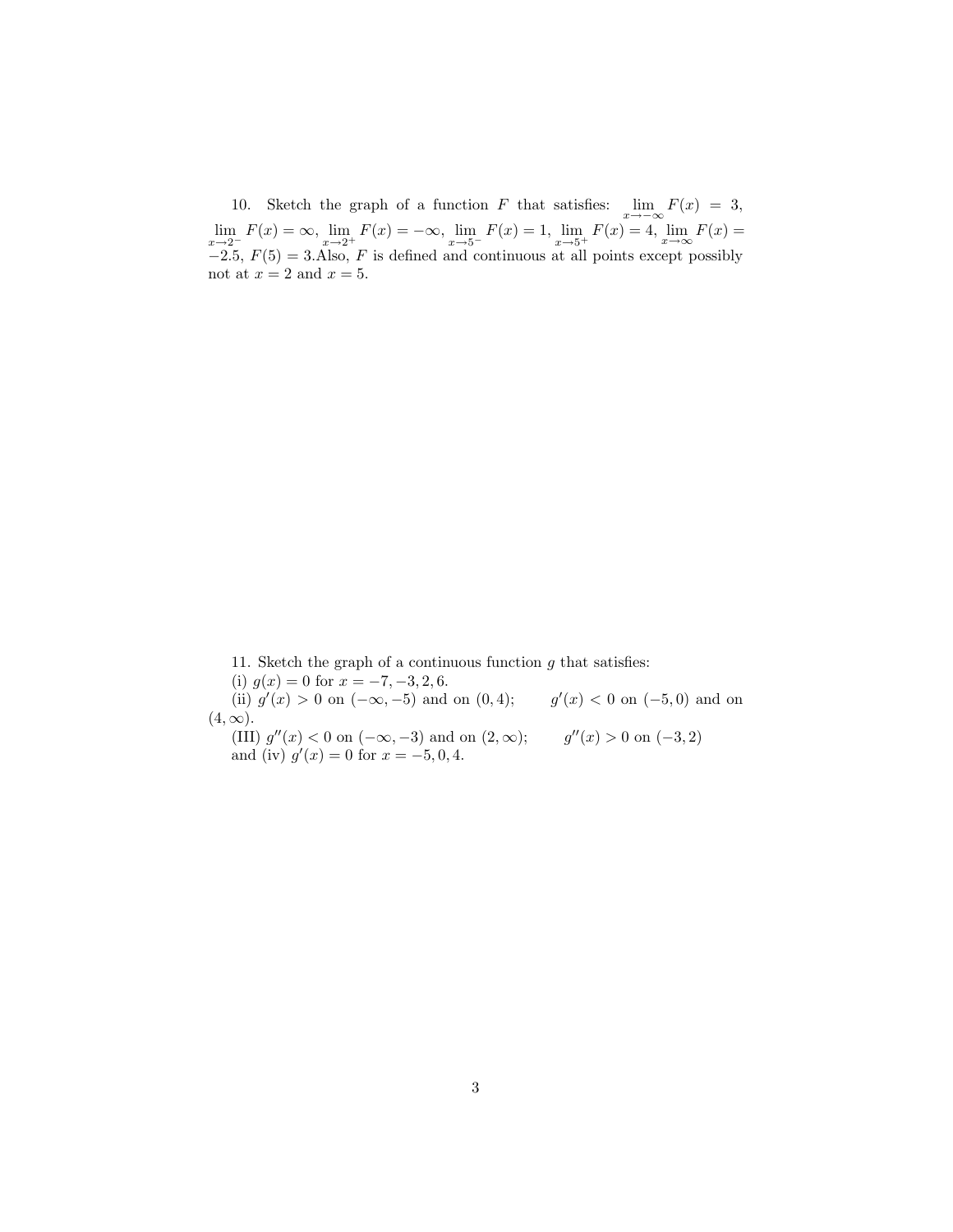12. The displacement (in meters) of an object moving in a straight line is given by  $s = 3t^2 + 2t + 1$ , where t is measured in seconds. (A) Find the average velocity over the time periods

 $(i)$  [1, 4]

- (ii) [1, 2]
- (B) Find the instantaneous velocity at  $t = 1$ .

13. Let  $g(x) = x^4 + 8x^{-1} + 1$ (A) Find the derivative  $g'(x)$ 

 $(B)$  Find the x coordinate of every point on the graph of g at which the tangent line is horizontal.

 $(C)$  Find the equation of the line tangent to the graph of g at the point  $(1, 10)$ .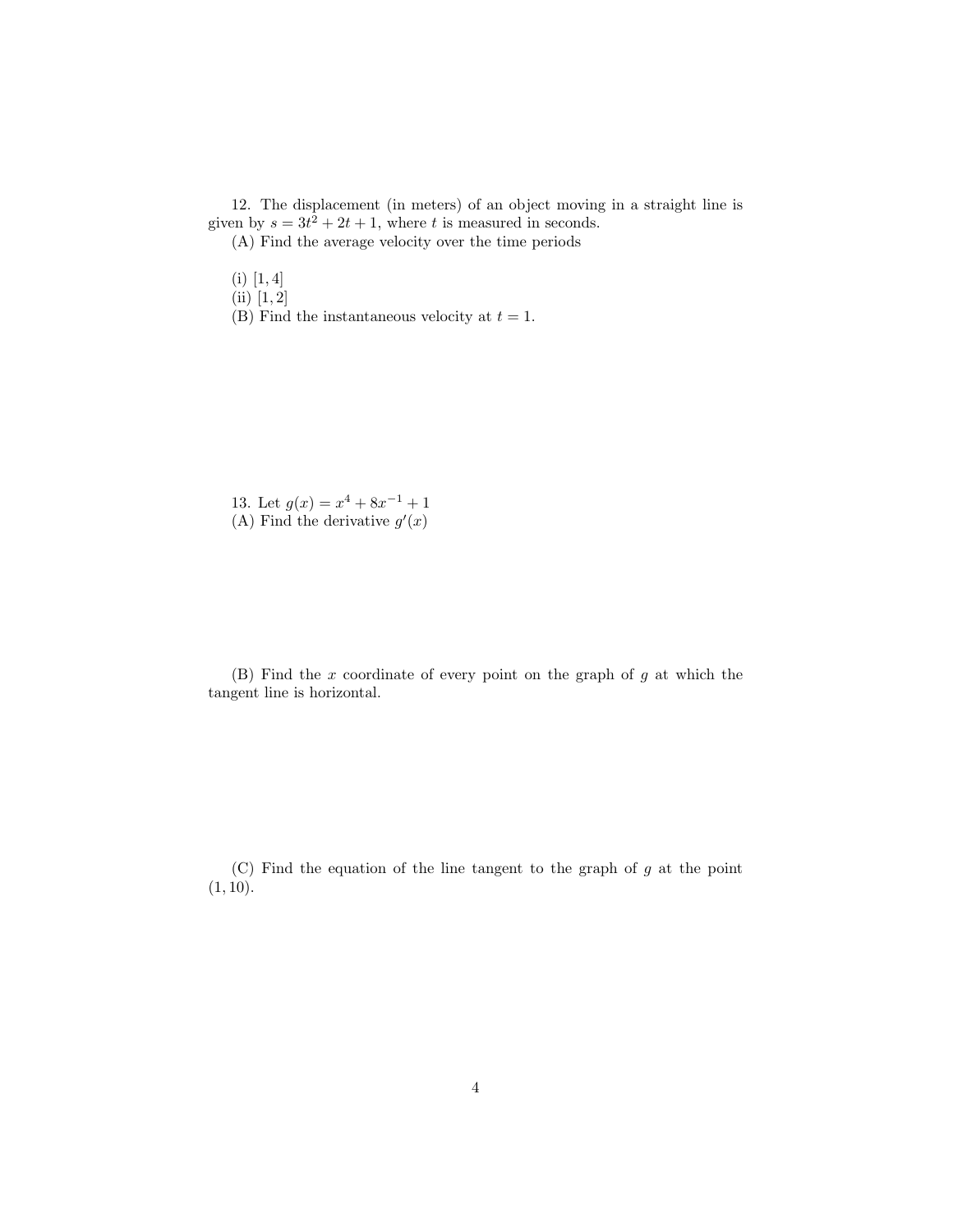14. (A.) The graph below depicts the graph of a function f. On the same set of axes sketch a graph of its derivative function  $f'$ .

 $(B.)$  The graph below depicts the graph of the derivative  $g'$  of a function g. On the same set of axes sketch a graph of the function g, assuming  $g(-2.5) = 0$ .